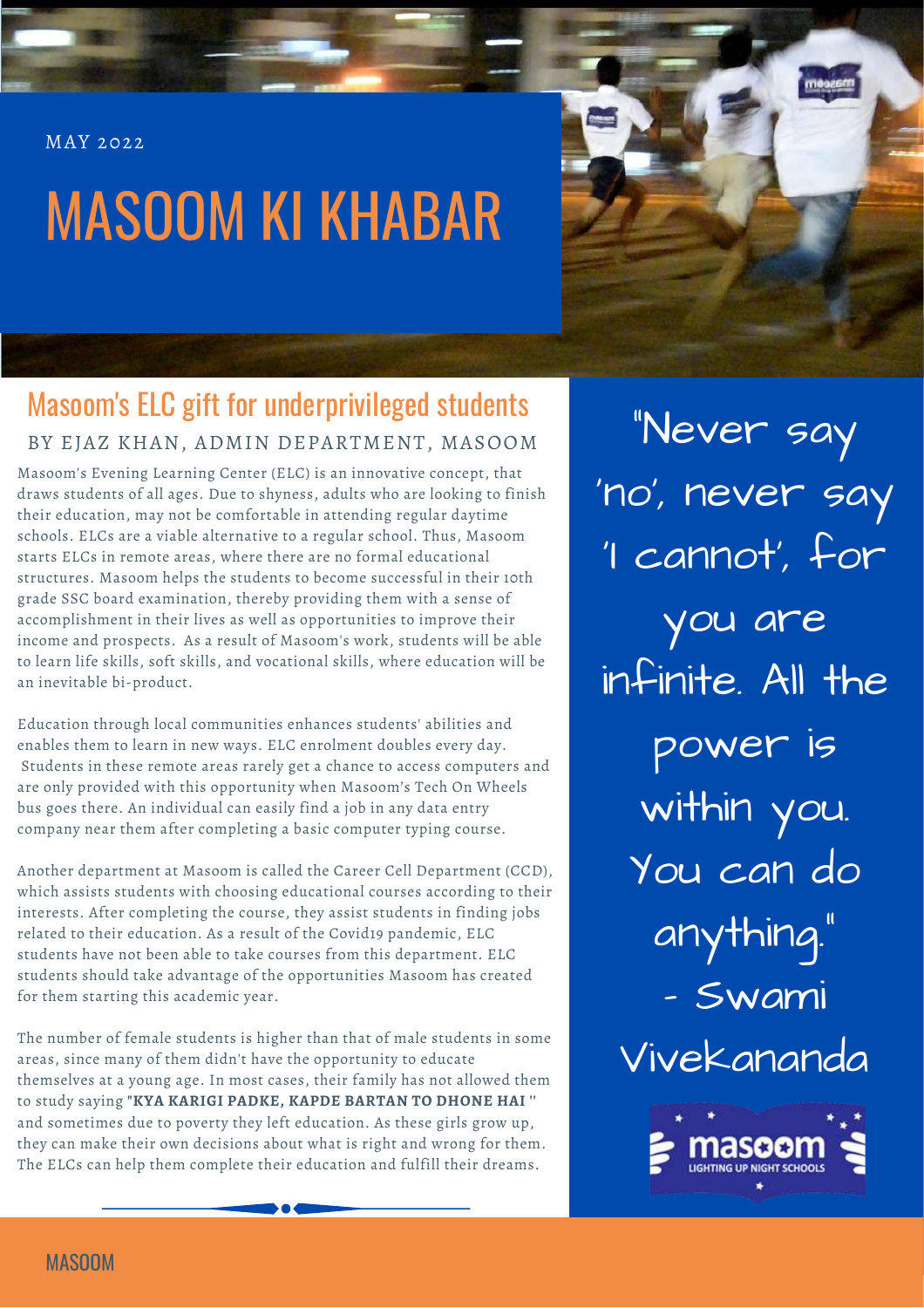# **CAREER CELL**

## Meeting with Malti Kelkar Ma'am

One of our donors who has been supporting Night School girls in medical education since last year, Ms. Malti Kelkar met with students to discuss their academic progress. During the meeting, Malti ma'am inquired about the students' current studies, learnings, challenges, and hobbies. Ms. Malti Kelkar was very happy during the meeting while interacting with students. The students too confidently spoke with her. The support of medical education, will light up the lives of these Night School girls.



Ms. Malti Kelkar interacting with the students





#### Interest mapping test conducted by ProTeen

### Interest Mapping program

Usually, students are unsure of their career path after SSC. Which career path is best for the student is critical for the student's success. To help the students get guidance and knowledge about various career options, Masoom and ProTeen have started an online interest mapping test for students.

A total of 753 students registered for the ProTeen interest mapping test, with 309 completing it. As per their interest mapping results, ProTeen counselor guided them about the best career paths according to the student's interest.

This interest mapping test identifies student interests based on student personality, ability, and skills, which will be very useful for students when deciding on a career.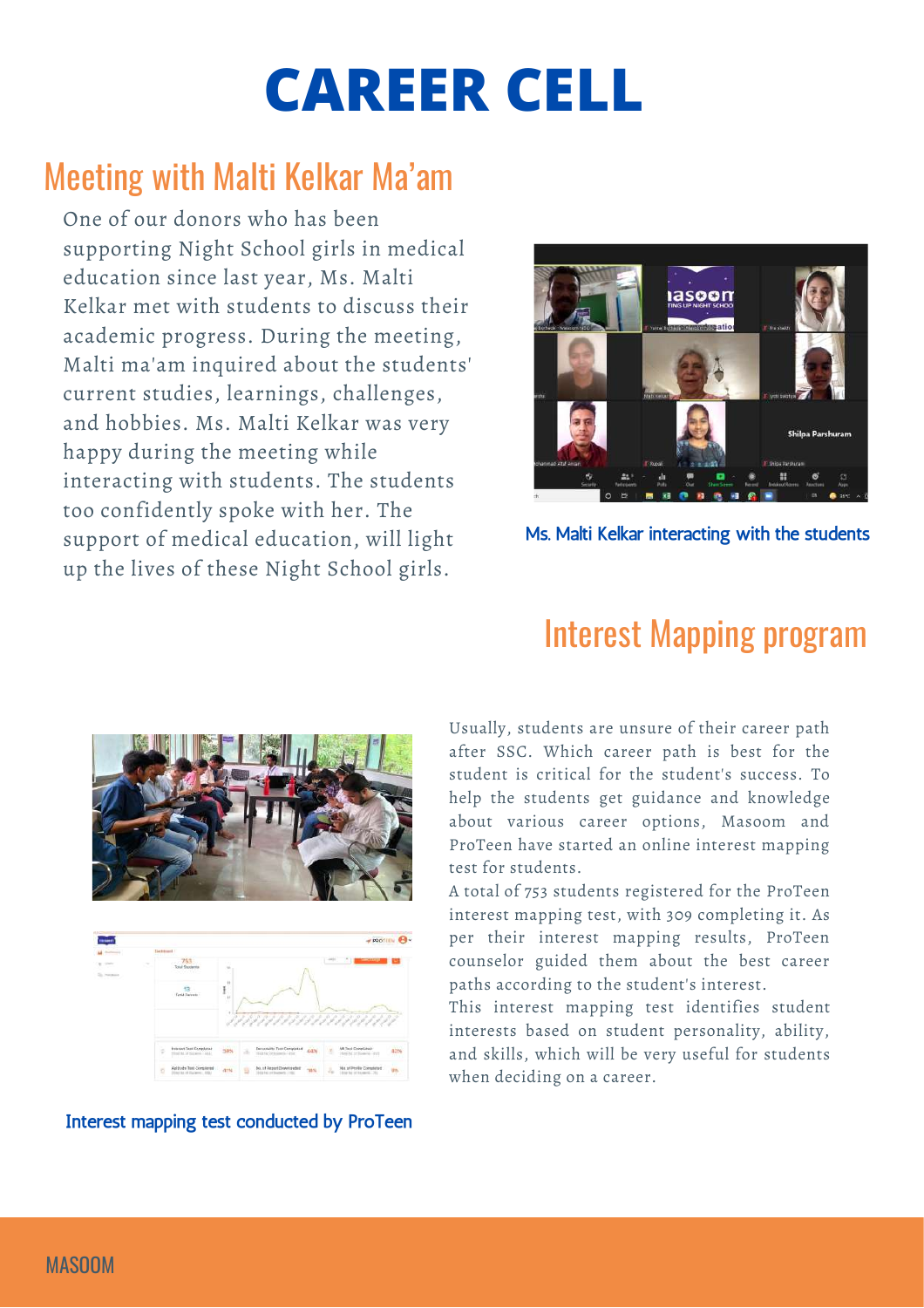# **CAREER CELL**

### Meeting with our Institute partners

The purpose of the Institute meeting plan was to learn about Masoom students' progress reports, attendance, placement details, and success stories, as well as to provide information about the process for next year's agreement and memorandum of understanding, and to collect information about the institutes' new updated courses, Institute challenges with Masoom students, and suggestions from students. Career Cell representatives conducted the meeting with the following partner institutes:

- Don Bosco Institute  $\bullet$
- Tech Mahendra Institute
- Alif Computer Institute  $\bullet$
- Aptech Computer Education  $\bullet$

International Aviation Training Center  $\bullet$ This meeting was extremely beneficial in tracking the institute support provided to students and other doubts were also cleared.

| こっ 中田<br>Institutes new updated courses.           |                           |                                                              |
|----------------------------------------------------|---------------------------|--------------------------------------------------------------|
|                                                    |                           |                                                              |
| Trailer plake (PITA'S)                             | Character of the Training | <b>STAGERO CHARTERATIVE</b>                                  |
| <b>Pitter</b>                                      | 2 Years                   | 55d, X Passed with Source & Maths                            |
| <b>MacFinlet</b>                                   | 2 Years                   | Std. X Passed with Science & Matter 1                        |
| <b>Electronic Mechanic</b>                         | 2 Years                   | Shd. X Passed with Science & Matter.                         |
| NUM3! (Mechaol): Motor Nelvicle)                   | 2 Years                   | Std. X Passed with Science & Maths-                          |
| <b>The trician</b>                                 | 2 Years                   | Std. X Passed with Science & Maths:                          |
| Draughtcrean Mechanical                            | Z Yerrs                   | She. X Passed with Science & Maths:                          |
| <b>Natigaraton and AI: Conditioner: Technician</b> | 2 Young                   | Std. x Passat with Stiera e & Maths.                         |
| <b>Fechnician Machatronics (Prograed)</b>          | 2 Years                   | Std. X Passed with Science & Maths                           |
| Mechanic Auto Body Resur                           | 2 Now                     | Std. X Passed with Science & Maths:                          |
| Mechanic Auto Body Painting                        | 2 hour                    | <b>Std. X Passed</b>                                         |
| Mechanic Jwo and Three Wheeler                     | <b>Show</b>               | Soll it Passed with Science & Matter                         |
| Plumber<br>Terminians Aforhattunes                 | <b>STRAK</b><br>2 Years   | <b>Std. X Accessed</b><br>Mr. X Passed with Science & Maths. |

#### Meeting with institute partners



### Career Cell Application Launch Training

The career cell department's application will be launched very soon. Prior to the application's launch, the Koita Foundation provided training for the Career Cell Application. The following topics were discussed at the meeting:

1) Application Usage Instructions

2) To gain knowledge of the application process (Student Enrollment, Career Counseling, Admission Process, Institute Tracking, Student Attendance).

3) Drawbacks of the Application

4) Application Suggestions

This application training will be very useful in the future for carrying out career cell department work in a systematic and smooth manner.



Application launch training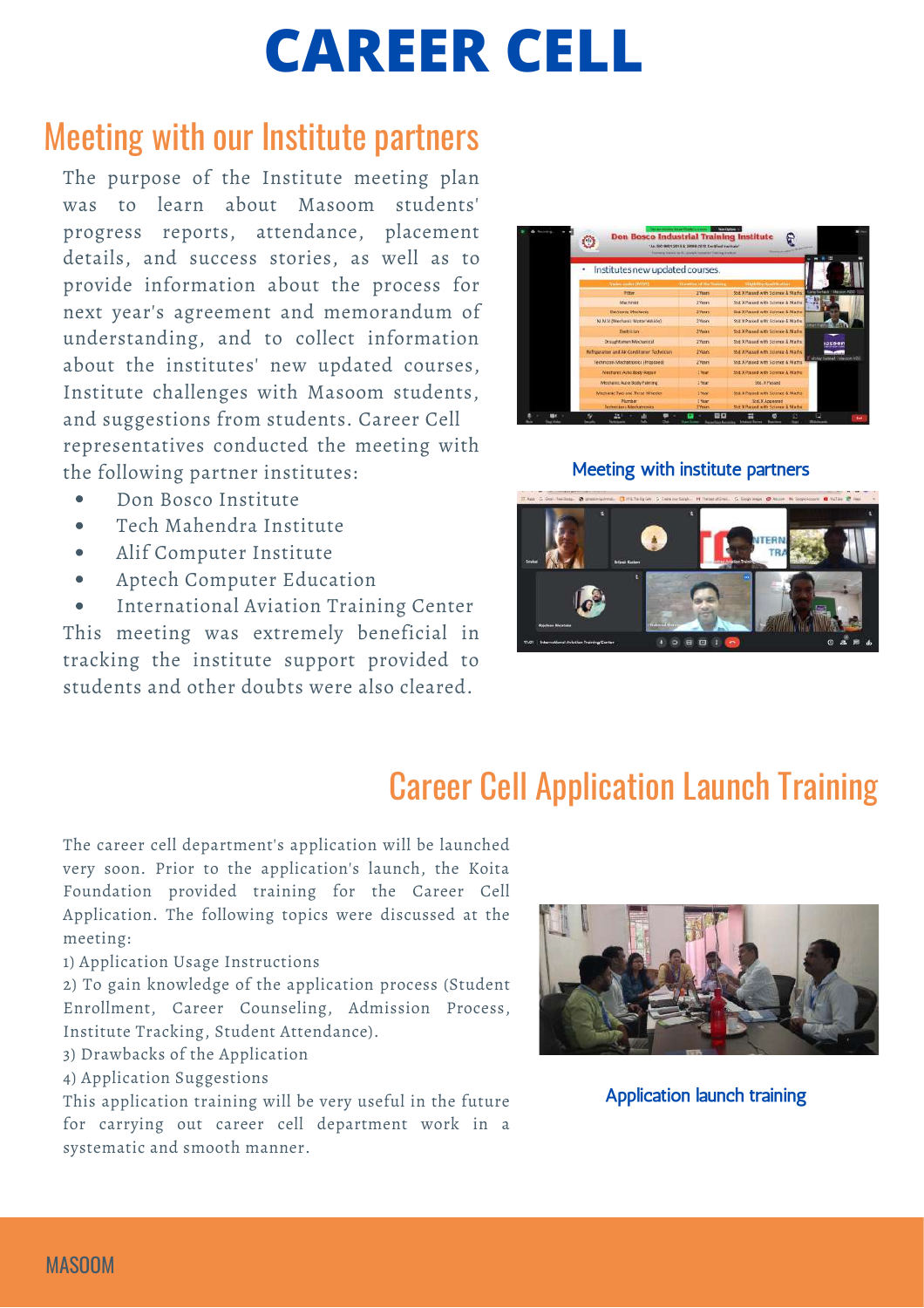# **Career Cell**

## And the best student award goes to...



Mr. Rajkumar being facilitated for "Best Student"

Mr. Ramkumar, one of our students, was placed in a certificate course in domestic and industrial electronics at the KJ Somaiya Institute. He was very regular and a quick learner, and as a result of his outstanding performance in the trade, he was named the institute's best student for the academic year 2020- 2021. He has a certificate in domestic and industrial electronics.

His positive learning journey and attitude were incredible, and he has set a good example for the other students. We are proud of him for his success and wish him the best of luck for all his future endeavor.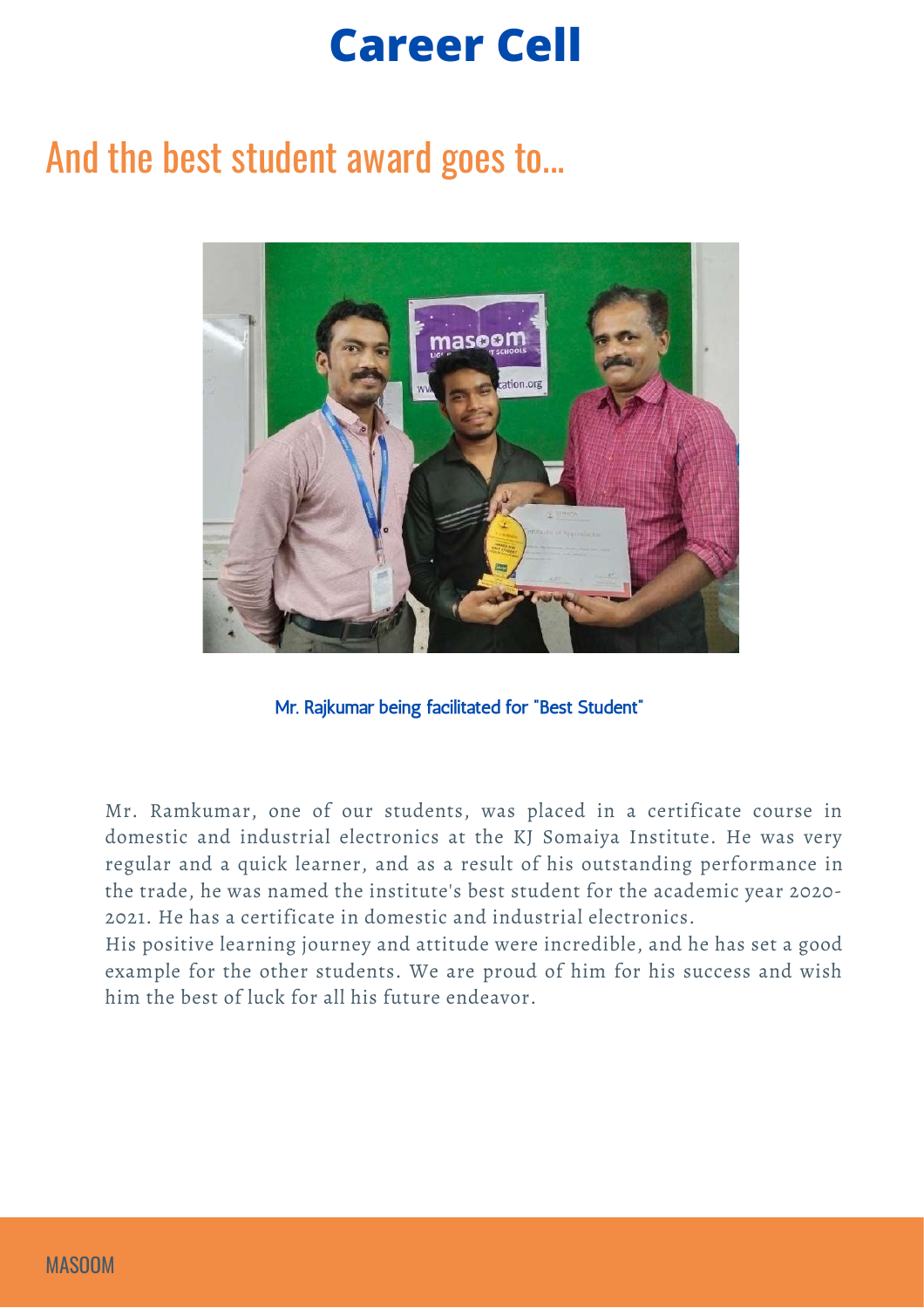# Enrolment Drive **Night School Transformation Program**

Due to annual holidays in the month of May, we conducted enrolment drive activity for 2 schools- BVM Dahisar School (53 enquiries) and Bhandup Night High (23 enquiries). 10 PM and 5 PH visited the Night School and completed community visit with the school stakeholders for door to door visit, pamphlets distribution, and also pasted stickers on walls in the community.

As of now, a total of 76 enquires were generated through Masoom level enrolment



drive.



## Thank you Leo District 3231 A1

We are really grateful to all the 13 Leo District 3231 A1 clubs who distributed 100 grocery kits, 100 stationery kits and 100 combs to our students across 85 Night schools. We are thankful to the Headmasters and trustees of the schools for the coordination.

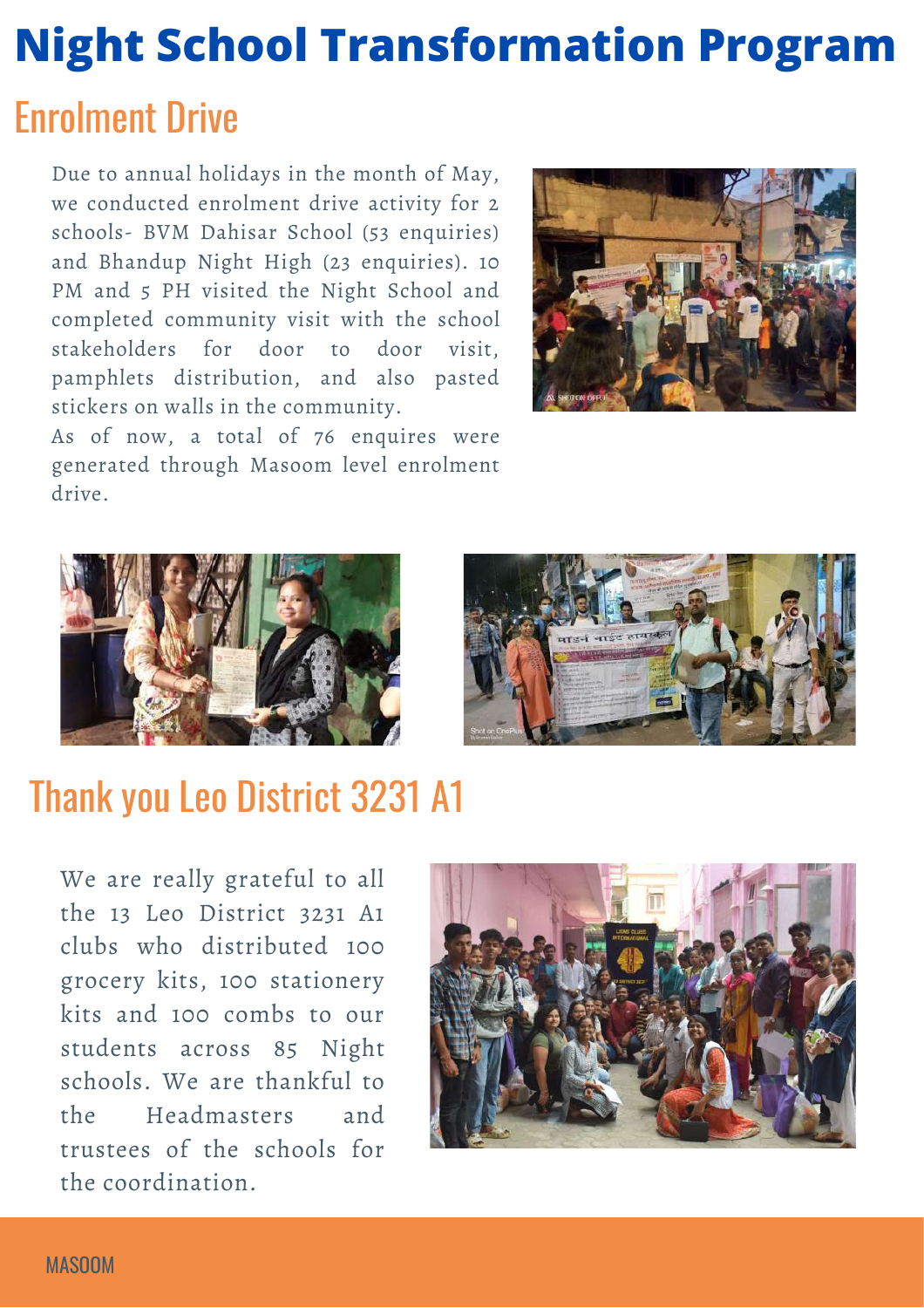# **Night School Transformation Program**

## NGO visit for Enrollment drive

Masoom is grateful of Kshtij Loksanchalit Sadhan Kendra, a Bachat gat and Vatslya trust who have agreed to collaborate and support us in our enrolment drives.

Both the NGOs have agreed to map the students who want to complete their formal education and will connect them with Masoom.









Aarey Pada community visit